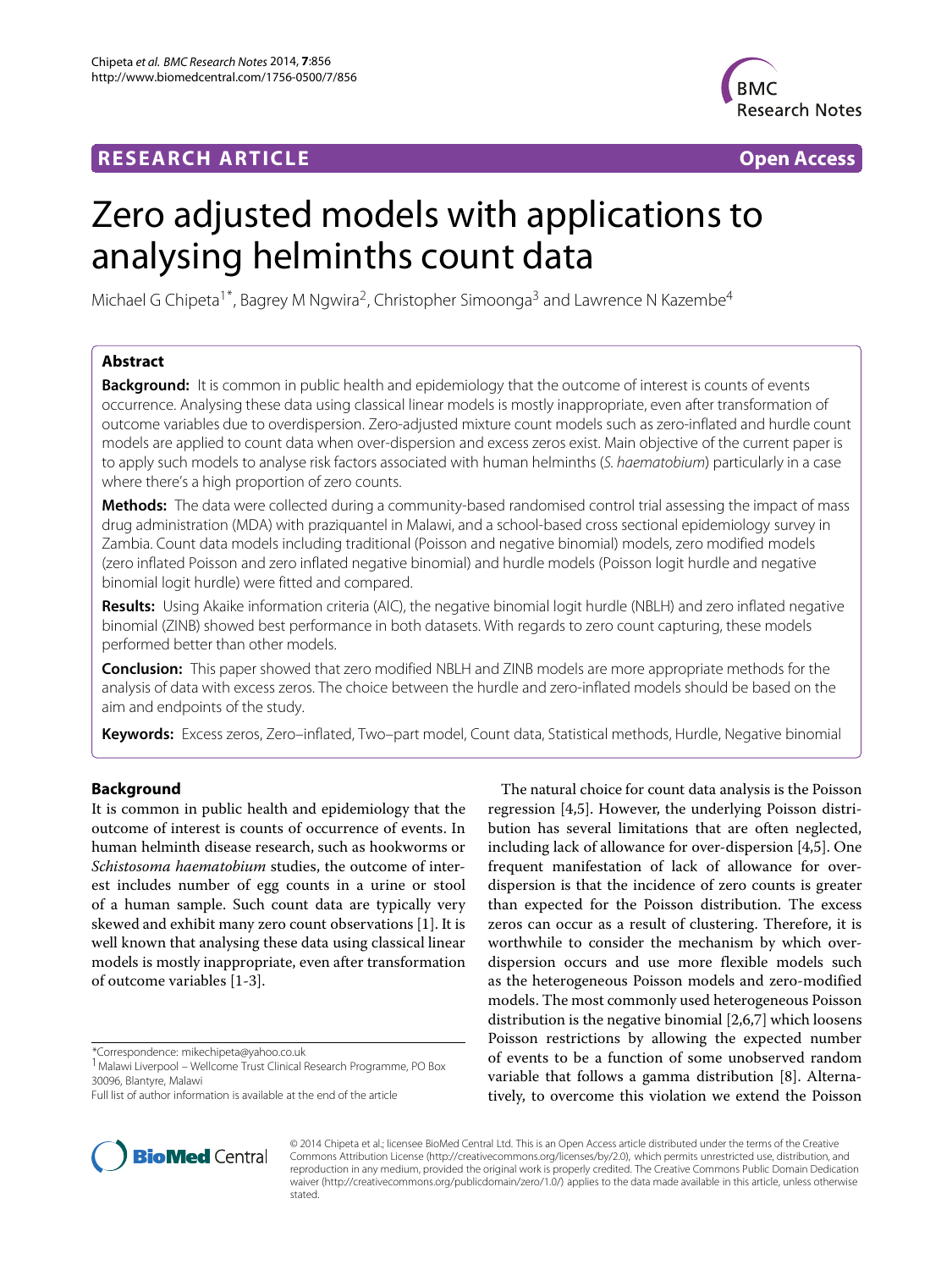model to have an over-dispersion parameter, through a hierarchical model that introduces a gamma prior on the mean parameter [\[5\]](#page-9-3).

One could also use zero-adjusted mixture models such as zero-inflated (ZI) and hurdle count models [\[8,](#page-9-7)[9\]](#page-9-8) which are applied to count data when over-dispersion exists and excess zeros are indicated [\[5,](#page-9-3)[6,](#page-9-5)[10,](#page-9-9)[11\]](#page-9-10). ZI models include zero inflated Poisson (ZIP) [\[12\]](#page-9-11) and zero inflated negative binomial (ZINB), whereas hurdle models include Poisson logit hurdle (PLH) and negative binomial logit hurdle (NBLH) [\[5\]](#page-9-3). The PLH is also known as zero altered Poisson (ZAP). The PLH and NBLH can be considered as mixture models in which the complete distribution of the outcome is represented by two separate components, a first part modelling the probability of excess zeros and a second part accounting for the non-excess zeros and non-zero counts [\[13\]](#page-9-12), thus estimating two equations. In contrast to ZI models, the zero and non-zero counts are separated in hurdle models. More specifically, in both zero-modified models, a logit model with binomial assumption is used to determine which of the two processes generates an observation [\[2\]](#page-9-4). A further extension to hurdle models is developed in [\[14\]](#page-9-13), in which the processes generating zeros and positives are not constrained to be the same, and that hurdles may not be restrictively be at zero. The NB regression models have been widely used to analyse human helminths infection intensity data [\[15](#page-9-14)[,16\]](#page-9-15), but recently, there is more and more research that is analysing human helminth data using zero-modified models highlighted above. Be that as it may, these models offer a natural epidemiological interpretation of disease infectivity and transmission intensity as we expand below. For instance, one may assume that a proportion of individuals have no chance of being infected, as they are not exposed. In other words, there is a process which determines whether an individual is likely to be infected at all (infection probability) and a second process determining the number of excreted eggs among those who are at risk of infection (infection intensity) [\[17\]](#page-9-16). ZIP models assume that number of excreted eggs follows a Poisson distribution. ZINB models assume that the number of eggs among those who are at risk of infection has a negative binomial distribution [\[11\]](#page-9-10). The hurdle model has an interpretation as a multiple-part model, the simplest being the two-part model; the first part as binary outcome model and the second part as a truncated count model. Such a partition permits the interpretation that positive observations arise from crossing a zero hurdle or zero threshold. In principle, the threshold need not be at zero; it could be any value. Further, it need not be treated as known. The zero value has special appeal, however, because in many situations it partitions the population into sub-populations in a meaningful way [\[13\]](#page-9-12). In contrast to the ZI model, zero and non-zero counts are separated into hurdle models [\[1\]](#page-9-0), a fact that makes them very useful in epidemiological studies.

The main objective of the research reported in this article is to apply zero-adjusted mixture count data models to analyse risk factors associated with human helminths (*S. haematobium*) particularly in a case where there is a high proportion of zero counts. Two actual data sets, one from Malawi and another from Zambia, with different levels of zero counts were used in the current analysis, and they corresponded to eggs (counts) excreted by an individual. Poisson, negative binomial, and two zero modified (ZI and hurdle) parameterisations for the Poisson and negative binomial distributions were fitted to both data sets and results were compared.

#### **Methods**

#### **Count data models**

Various statistical models have been developed to model *S. haematobium* disease burden. These are Poisson, negative binomial (NB), ZI (Poisson and negative binomial), logit hurdle (Poisson and negative binomial). Below, a brief outline for each of the models mentioned above is given.

#### *Poisson model*

Poisson regression is traditionally conceived as the basic count model upon which a variety of other count models are based [\[5](#page-9-3)[,18\]](#page-9-17). Poisson distribution is characterized as:

<span id="page-1-0"></span>
$$
f(k; \lambda) = P(Y = k) = \frac{e^{-\lambda} (\lambda^k)}{k!}, \quad k = 0, 1, 2, \dots; \lambda > 0
$$
\n(1)

where random variable *k* is the count response and parameter  $\lambda$  is the mean. Unlike most other distributions, Poisson does not have a distinct scale parameter.

The standard Poisson distribution, which assumes equal variance and mean, is not appropriate to fit the observed egg counts since variance of the counts is much larger than their mean. Violations of equidispersion indicate correlation in the data, which affects standard errors of the parameter estimates. Model fit is also affected. When such a situation arises, modifications are made to the Poisson model to account for discrepancies in the goodness of fit of the underlying distribution. Negative binomial (NB) is normally used to model overdispersed Poisson data. A dispersion parameter is included in the NB model to cater for overdispersion by allowing the variance to be greater than the mean and accommodate the unobserved heterogeneity in the count data.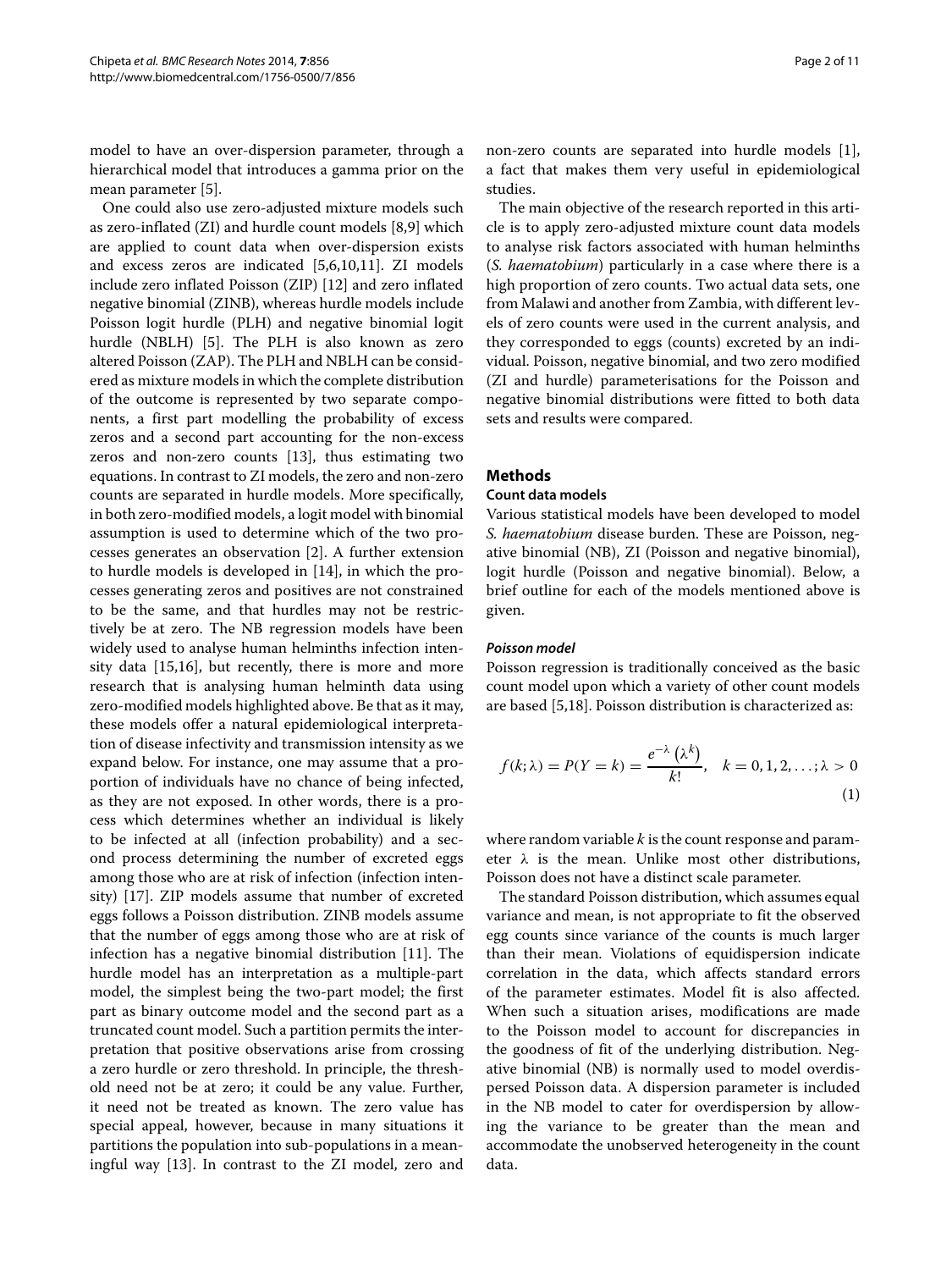Poisson regression model derives from Poisson distribution and relates  $\lambda$ ,  $\beta$ , and *x* through:

$$
log(\lambda) = x\beta.
$$
 (2)

Here,  $x\beta$  is the linear predictor, which is also symbolized as  $\eta$  within the context of generalized linear models (GLM).

## *Negative binomial model*

The NB model is employed as a distribution form that relaxes the equidispersion restriction of the Poisson model [\[19\]](#page-9-18). The NB distribution is given by:

$$
P(Y = k) = \frac{\Gamma(k + \tau)}{k!\,\Gamma(\tau)} \left(\frac{\tau}{\tau + \lambda}\right)^{\tau} \left(\frac{\lambda}{\lambda + \tau}\right)^{k}
$$
  
(3)  
 $k = 0, 1, 2, ...$ 

where random variable *Y* has a NB distribution with parameters  $\tau \geq 0$  and  $\lambda \geq 0$ . Its mean and variance are given by:

$$
E(Y) = \tau \lambda \tag{4}
$$

and

$$
Var(Y) = \tau \lambda (1 + \lambda) = E(Y)(1 + \lambda)
$$
\n(5)

Since  $\lambda \geq 0$ , the variance of NB distribution generally exceeds its mean ("over-dispersion") [\[20\]](#page-10-0). It has since been proposed to model excessive variation in helminth egg counts [\[21\]](#page-10-1). NB regression models have been widely used to analyse helminths infection intensity data [\[7,](#page-9-6)[15](#page-9-14)[,16\]](#page-9-15). However, distributional problems affect both models (Poisson and NB) such as over-dispersion resulting from specification errors in the systematic part of the regression model, hence NB models themselves may be overdispersed [\[5\]](#page-9-3). Nevertheless, both models can be extended to accommodate any extra correlation or dispersion in the data that result in a violation of distributional properties of each respective distribution. The enhanced Poisson or NB model can be regarded as a solution to a violation of distributional assumptions of the primary model [\(1\)](#page-1-0). For a better fit, an overdispersed model that incorporates excess zeros should serve as an alternative [\[6\]](#page-9-5). Zero modified models such as ZI and hurdle count models are capable of incorporating excess zeros. They are applied to count data when over-dispersion exists and excess zeros are indicated [\[5](#page-9-3)[,10\]](#page-9-9).

#### *Zero inflated poisson*

In ZIP regression, the counts  $Y_i$  equal 0 with probability  $p_i$  and follow a Poisson distribution with mean  $\lambda_i$ , with probability  $1 - p_i$  where  $i = 0, 1, 2, \ldots, n$ . ZIP model can <span id="page-2-1"></span>thus be seen as a mixture of two component distributions, a zero part and no-zero components, given by:

<span id="page-2-0"></span>
$$
Pr(Y_i = 0) = p_i + (1 - p_i)exp(-\lambda_i)
$$
 (6)

$$
Pr(Y_i = k) = (1 - p_i)exp(-\lambda_i)\lambda_i^k / k!, \quad k = 1, 2, 3, ...
$$
\n(7)

From Equation [\(6\)](#page-2-0), zero observations arise from both zero-component distribution and Poisson distribution. The zero-component distribution is therefore related to modeling 'excess' or 'inflated' zeros that are observed in addition to zeros that are expected to be observed under the assumed Poisson distribution. To assess impact of covariates on the count distribution in a ZIP model, *pi* and  $\lambda_i$  can be explicitly expressed as a function of covariates. The most natural choice to model probability of excess zeros is to use a logistic regression model:

$$
logit(p_i) = x_i \beta \tag{8}
$$

where  $x_i$  represents a vector of covariates and  $\beta$  a vector of parameters. The effect of covariates on count data excluding excess zeros can be modeled through Poisson regression:

$$
log(\lambda_i) = z_i \gamma \tag{9}
$$

Mean and variance of ZIP model are:

$$
E(y_i|x_i, z_i) = \lambda_i (1 - p_i)
$$
\n(10)

$$
V(y_i|x_i, z_i) = \lambda_i (1 - p_i)(1 + \lambda_i p_i)
$$
\n(11)

#### *Zero inflated negative binomial*

The ZINB distribution is a mixture distribution assigning a mass of  $p$  to 'extra' zeros and a mass of  $(1 - p)$  to a negative binomial distribution, where  $0 \le p \le 1$ . The ZINB distribution is given by:

$$
P(Y = k) = \begin{cases} p + (1 - p) \left(\frac{\tau}{\tau + \lambda}\right)^{\tau}, & k = 0\\ (1 - p) \frac{\Gamma(\tau + k)}{k! \Gamma(\tau)} \left(\frac{\tau}{\tau + \lambda}\right)^{\tau} \left(\frac{\lambda}{\lambda + \tau}\right)^{k} & k = 1, 2, \dots \end{cases}
$$
(12)

The mean and variance of the ZINB distribution are:

$$
E(Y) = (1 - p)\lambda
$$
\n(13)

$$
Var(Y) = (1 - p)\lambda \left(1 + p\lambda + \frac{\lambda}{\tau}\right) \tag{14}
$$

Observe that this distribution approaches the zero inflated Poisson distribution and the negative binomial distribution as  $\tau \longrightarrow \infty$  and  $p \longrightarrow 0$ , respectively. If both  $\frac{1}{\tau}$  and  $p \approx 0$  then the ZINB distribution reduces to the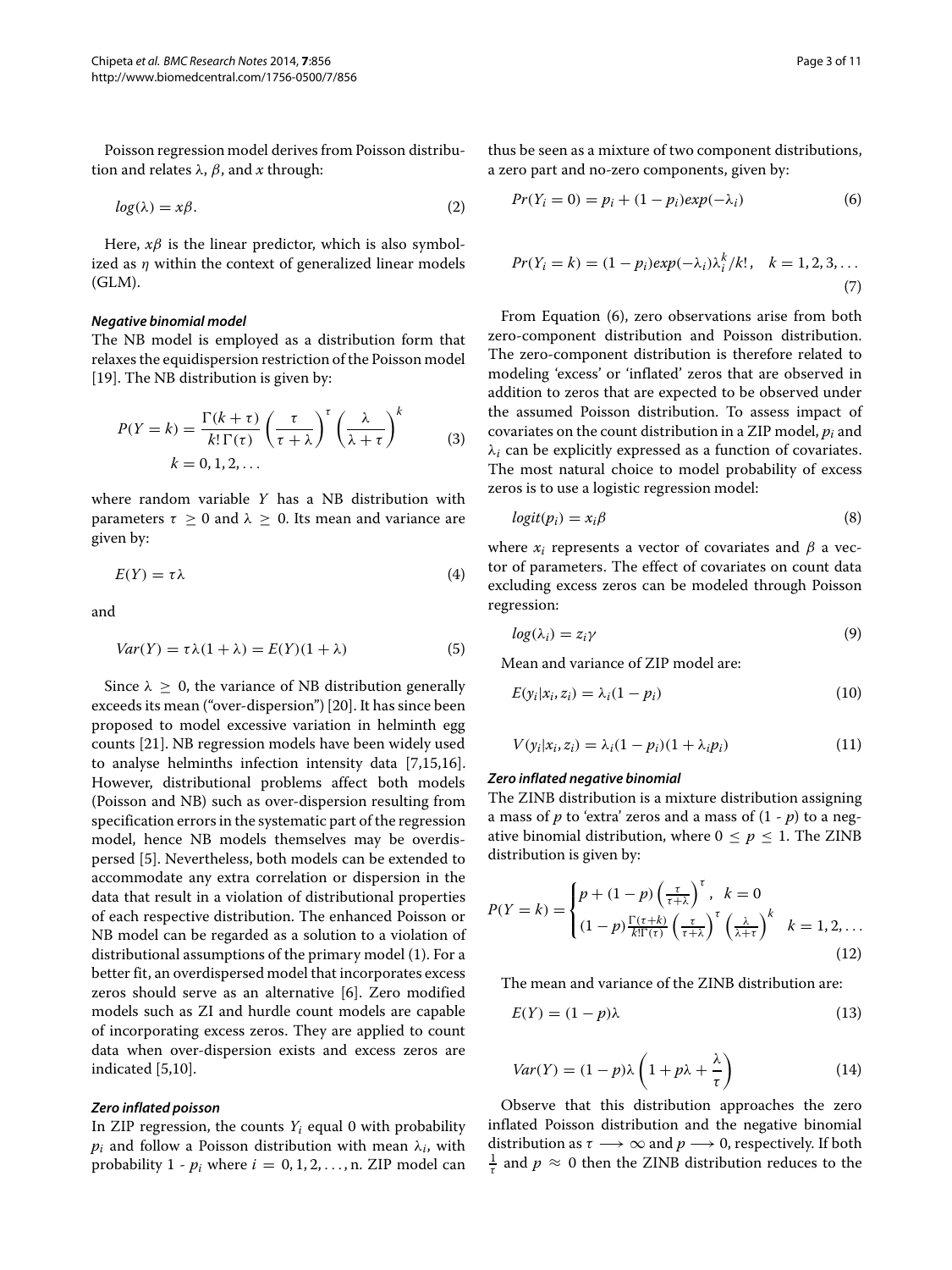Poisson distribution. The ZINB regression model relates  $p$  and  $\lambda$  to covariates, that is,

$$
\log(\lambda_i) = x_i \beta \tag{15}
$$

and

$$
logit(p_i) = z_i \gamma \tag{16}
$$

where  $i = 1, 2, \ldots, n$  and  $x_i$  and  $z_i$  are d- and qdimensional vectors of covariates pertaining to the *i*th subject, and with  $\beta$  and  $\gamma$  the corresponding vectors of regression coefficients, respectively.

#### *Poisson logit hurdle*

PLH model is a two-component model comprising of a hurdle component models zero versus non-zero counts, and a truncated Poisson count component is employed for the non-zero counts:

$$
Pr(Y_i = 0) = p_i \tag{17}
$$

$$
Pr(Y_i = k) = (1 - p_i) \frac{\exp(-\lambda_i)(\lambda_i)^k / K!}{1 - \exp(-\lambda_i)}, \quad k = 1, 2, 3, ....
$$
\n(18)

*pi* models all zeros. For PLH model, the most natural choice to model probability of zeros is to use a logistic regression model:

$$
logit(p_i) = x_i \beta \tag{19}
$$

while the effect of covariates  $z_i$  on strictly positive (that is, censored) count data are modeled through Poisson regression:

$$
\log(\lambda_i) = z_i \gamma \tag{20}
$$

#### *Negative binomial logit hurdle*

Similarly, for the hurdle models, the NBLH can be used instead of Poisson distribution above in case of over-dispersion:

$$
Pr(Y_i = 0) = p_i \tag{21}
$$

$$
Pr(Y_i = k) = (1 - p_i) \frac{\Gamma(k + \tau)}{\Gamma(k + 1)\Gamma(\tau)}
$$
  
 
$$
\times \frac{(1 + \tau \lambda)^{-(k + \tau)} \tau^k \lambda^k}{1 - (1 + \tau \lambda)^{\tau}}
$$
 (22)

where  $k = 1, 2, 3, ...$ 

The most natural choice to model probability of excess zeros is to use a logistic regression model:

$$
logit(p_i) = x_i \beta \tag{23}
$$

Impact of covariates on count data modeled through NB regression:

$$
\log(\lambda_i) = x_i \gamma \tag{24}
$$

Given  $\pi = Pr(Y > 0)$ , the probability of a nonzero response with  $\eta$  as given in the follow up to Equation [2,](#page-2-1) the expected value and the corresponding variance are given by:

$$
E(Y) = \eta = \frac{\pi \lambda}{1 - p(0; \tau)}
$$
\n(25)

$$
Var(Y) = \eta(\lambda - \eta) + \frac{\pi \sigma^2}{1 - p(0; \tau)}
$$
\n(26)

While both ZI and hurdle models need distributional assumptions for their count component, both classes differ with respect to their dependencies of estimation of parameters of "zero" component on these assumptions [\[1\]](#page-9-0). Unlike ZI model, estimation of parameters  $\beta$  related to  $p_i$  in the hurdle model is not dependent on estimation of parameters  $γ$  related to  $λ<sub>i</sub>$ . Hence, if assumptions about the (truncated) Poisson/negative binomial model are violated (for example due to extreme outlying observations), the hurdle model will, in contrast to ZI model, still yield consistent estimators for parameters in the logit part of the model (if correctly specified) [\[1\]](#page-9-0). Much as the hurdle model will be consistent in the absence of a good model for the non-zero counts, however, one of its weaknesses is that it assumes all zeros to come from a single population.

#### **Model comparison**

For comparison of non-nested models based on maximum likelihood, to choose the best fitting model, Akaike's information criterion (AIC) has been proposed for model selection criteria based on the fitted log-likelihood function [\[13,](#page-9-12)[22,](#page-10-2)[23\]](#page-10-3). As a measure of the relative goodness of fit of a statistical model, AIC not only rewards goodness of fit, but also includes a penalty that is an increasing function of the number of estimated parameters. Since the log-likelihood is expected to increase as parameters are added to a model, the AIC criteria penalize models with larger *q*. This penalty function may also be a function of *n*, the number of observations [\[13\]](#page-9-12). This penalty discourages over-fitting. The AIC is specified as:

$$
AIC = -2\log(L) + 2q\tag{27}
$$

where *L* is the maximized value of the likelihood function for the estimated model, with *q* being equal to number of degrees of freedom used in the model and 2 is a tuning parameter meant to balance the information in the model based on the degrees of freedom with information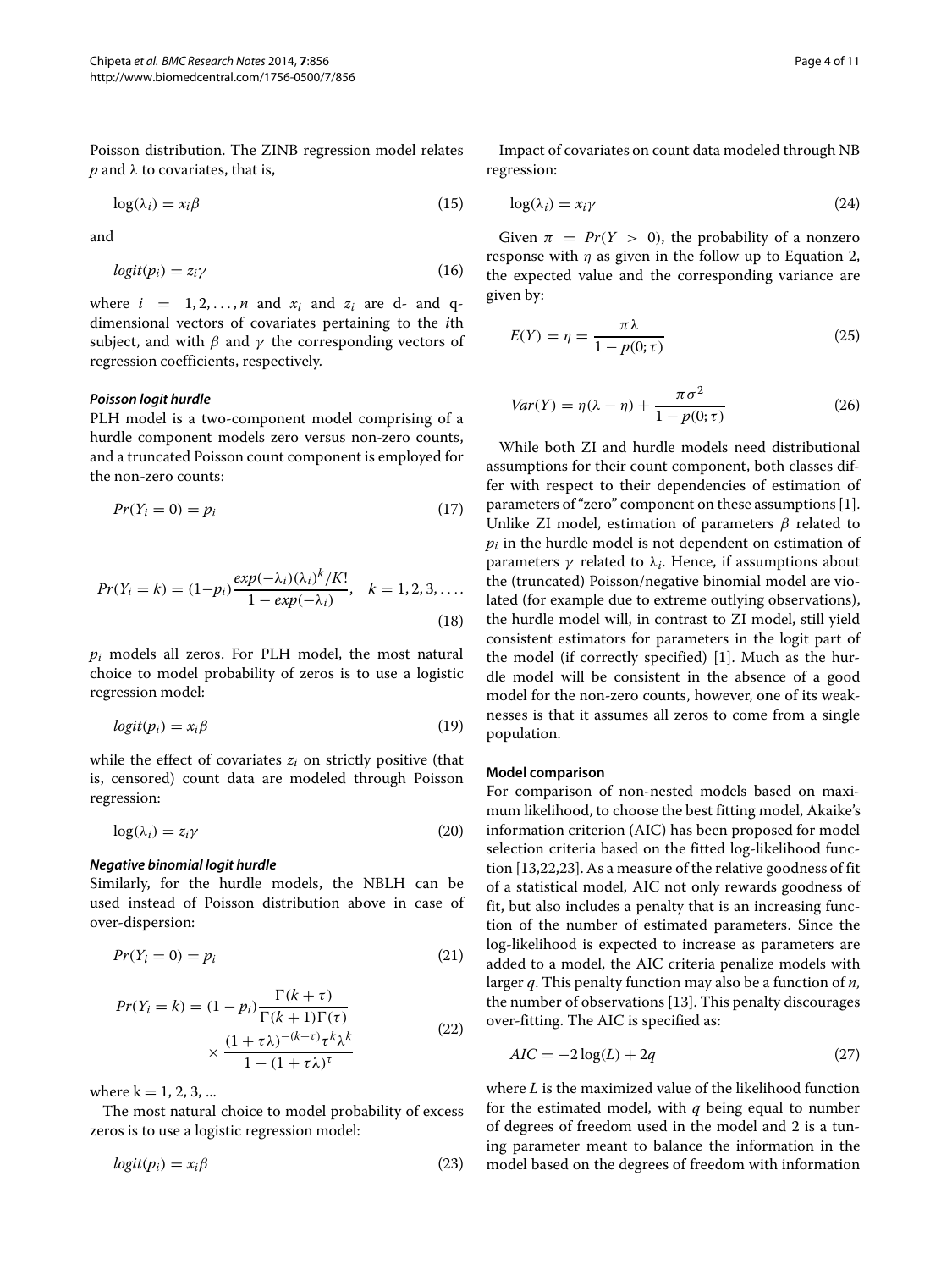in the residuals. A model with lowest AIC is preferred [\[22\]](#page-10-2). Several alternatives of AIC also exist, viz Bayesian information criteria (BIC) and Consistent Akaike's information criterion (CAIC) [\[13\]](#page-9-12). AIC is optimal in selecting the model with the least mean squared error while BIC is not asymptotically optimal [\[24\]](#page-10-4). An AIC, CAIC or BIC difference of less than 4 indicates that the two competing models are indistinguishable, while a value difference of 4 to 10 suggests moderate superiority of one model against the other, and an AIC, CAIC or BIC difference of greater than 10 implies that for two competing models, one model is better than the other [\[23\]](#page-10-3).

## **Applications**

## *Case data*

Two datasets were used as a case study in the analysis of count data on human helminths. The first data set came from a study carried out in 2004 in Chikwawa district, in the Lower Shire Valley-southern Malawi. The Chikwawa data were collected from a rural population mainly engaged in subsistence farming. The area lies between 100 and 300m above sea level. The rainy season extends from December to March. Temperatures can rise up to 50°C in months preceding rainy season. The design and methods for data collection are described in [\[25,](#page-10-5)[26\]](#page-10-6).

Briefly, data were collected in eighteen (18) villages, purposively selected from the control and intervention arms of a cluster randomized study design. There was only one round of treatment following community based and house to house approaches for mass drug administration (MDA). Over 90 percent of the eligible population were treated. All infected participants in non-intervention arm received appropriate treatment. After the followup assessment, both arms had mass treatment. In the study, polyparasitism was considered basing on the number of species an individual was hosting. The focus was on *S.haematobium*, *S.mansoni*, hookworm and *Ascaris*. Polyparasitism is the epidemiology of multiple species parasite infections [\[26\]](#page-10-6). Ten percent of the households were randomly selected from the villages for baseline survey using random number tables [\[25\]](#page-10-5).

Subjects for geo-helminth survey were selected using a two stage-design. In short, at first stage villages were selected, then at second stage, sample of households was listed and chosen. In the selected households, all members aged one year and above were invited to participate. Consenting individuals had their demographic details completed and were given full body clinical examinations (except genitals for females) for chronic manifestations of human helminths. In addition they had anthropometric measurements taken and were asked to provide a single fresh stool and urine sample. All individuals (aged >1 year) were requested to provide a finger prick blood sample

[\[21\]](#page-10-1). All body samples were analyzed in the laboratory using Katz test to determine geohelminth infection and intensity. Further details are provided in [\[25\]](#page-10-5).

The second data, was school-based, collected in a crosssectional study that was carried out in Kafue and Luangwa Districts of Lusaka province, Zambia in 2004. The two districts were selected on the basis of their ecological representativeness of the country in general [\[27\]](#page-10-7). In each of these districts, ten (10) primary schools were selected. Approximately 100 schoolchildren, aged 6 to 15 years, were recruited from every school. The altitude and geographical location (longitude, latitude) of the surveyed schools were obtained from the archives of the Zambian Survey Department (2003). Further details of the study design are given elsewhere in [\[27\]](#page-10-7).

Data on *S.haematobium* prevalence and intensity were obtained using a Quantitative Filtration technique [\[28\]](#page-10-8) to process duplicate urine samples collected about midmorning. Two laboratory technicians prepared and read specimen filters. Both technicians read each specimen independently. This was useful in increasing sensitivity of the technique, particularly where egg intensity was low. All pupils found infected were treated with praziquantel (40 mg/kg body weight). Individual data sheets were used to collect ancillary information on each child examined.

In addition, data on intermediate host snails were also obtained through field collections and laboratorybased species identification. Sampling of potential schistosomiasis transmission sites was done based on water body proximity to respective primary school, that is, the nearest likely infection source. These water points were also qualified by relevant local people as the most frequented water contact points for both domestic and/or livestock [\[27\]](#page-10-7).

Statistical fitting for all models was carried out using Political Science Computational Laboratory (PSCL) package [\[29\]](#page-10-9) in R statistical software (The R Foundation for Statistical Computing, Version 2.14.0).

## **Ethical approval**

The study that collected data from Chikwawa, Malawi received ethical clearance from Malawi's College of Medicine Research Ethics Committee (COMREC) [\[25\]](#page-10-5). Individual informed consent was orally obtained from each participant or (if they were aged <16) from one of their parents or a legal guardian. COMREC approved oral informed consent because the study was determined to be of minimal risk. The consent process was a four stage process. First stage, oral informed consent was obtained at the traditional authority (TA) level. Second stage, at village head level and third stage at the household level from the head of the household and fourth at individual level from each individual in the household (if applicable) else from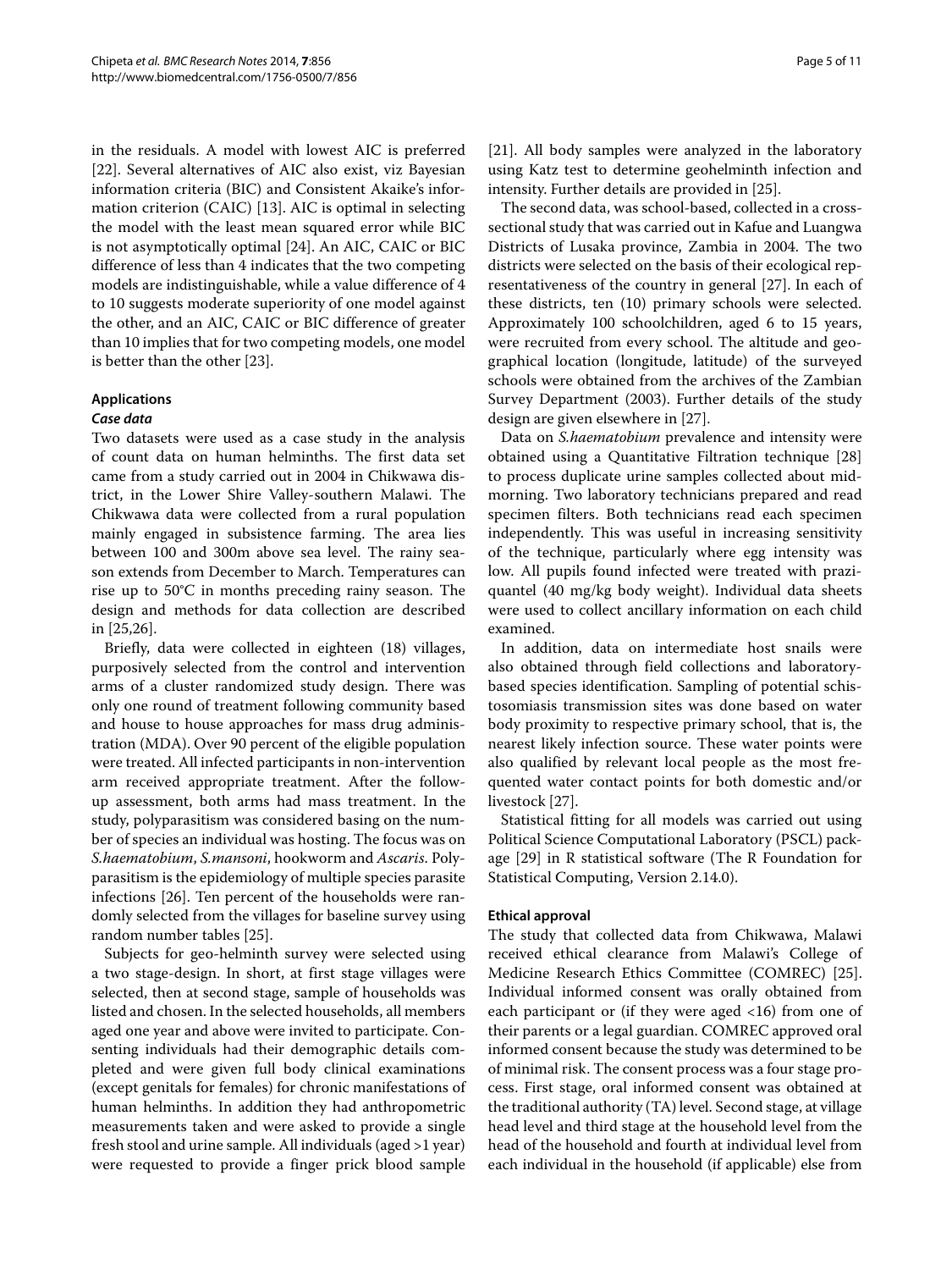parent/guardian if an individual was aged <16. Registers were kept for documentation whereby, for each individual in the selected household, a column was kept to indicate whether an individual had orally consented to participate in the study or not. Similarly, in the Zambia study, ethical approval for data collection on urinary Schistosomiasis in school children was received from University of Zambia Ethics Committee [\[27\]](#page-10-7).

## **Results**

## *S. haematobium* **in Chikhwawa District, Malawi**

Table [1](#page-5-0) gives summary statistics for study participants who had outcomes of interest. The study had 1642 participants of which 55.4% were female. The mean age

<span id="page-5-0"></span>

| Table 1 Characteristics for S. Haematobium participants |
|---------------------------------------------------------|
| $(N = 1642)$ in Chikwawa, Malawi                        |

| Variable        | Mean (Std. Dev) | Number (%)    |
|-----------------|-----------------|---------------|
| Outcome         |                 |               |
| S. Haematobium  |                 | 233 (19.35)   |
| S. Mansoni      |                 | 71 (5.02)     |
| Hookworm        |                 | 324 (22.9)    |
| Age (years)     | 32.36 (22.79)   |               |
| Sex             |                 |               |
| Female          |                 | 909 (55.36)   |
| Male            |                 | 733 (44.64)   |
| Education level |                 |               |
| None            |                 | 745 (45.37)   |
| Primary         |                 | 850 (51.77)   |
| Secondary       |                 | 47 (2.86)     |
| Village type    |                 |               |
| Intervention    |                 | 831 (50.61)   |
| Control         |                 | 811 (49.39)   |
| Fishing         |                 |               |
| Yes             |                 | 1,421 (86.54) |
| No              |                 | 221 (13.46)   |
| Garden          |                 |               |
| Yes             |                 | 960 (58.47)   |
| <b>No</b>       |                 | 682 (41.53)   |
| Occupation      |                 |               |
| Farmer          |                 | 733 (44.64)   |
| Other           |                 | 909 (55.36)   |
| Polyparasitism  |                 |               |
| None            |                 | 807 (49.15)   |
| One             |                 | 594 (36.18)   |
| Two             |                 | 200 (12.18)   |
| Three           |                 | 38 (2.31)     |
| Four            |                 | 3(0.18)       |

(years) of 32.4 (standard deviation: 22.8). Of these, 324 had hookworm representing 19.7% of sample population, 71 of these had *S. mansoni* representing 4.3% and 233 had *S. haematobium* representing a prevalence of 14.2%.

Figure [1](#page-5-1) shows that a large proportion of individuals i.e. 85.8% for *S. haematobium* were "zero egg excretors". The likelihood ratio test for over-dispersion between Poisson and Negative binomial at  $\alpha$  = 0.05 showed a critical value test statistic = 2.7 with a  $\chi^2$  test statistic = 10606.5, p-value <0.001. Indeed, there was overwhelming evidence of overdispersion. This was confirmed by the presence of excess zeros (Figure [1\)](#page-5-1).

## *Model comparison*

Using the AIC and zero capturing, the predicted counts using the ZINB and NBLH indicate a closer fit with the observed values. In Table [2,](#page-6-0) AIC results show that the ZINB and NBLH are similar and offer a better fit compared to using Poisson Logit Hurdle (PLH) or a negative binomial ( $AIC = 3,482$  for NBLH;  $AIC = 3,484$  for ZINB whereas  $AIC = 6,854$  for PLH and  $AIC = 3,576$  for NB respectively). With regards to zero capturing, the Poisson model was again not appropriate as it could only capture 515 of the zeros whereas the zero adjusted based models were much better in capturing the zero counts. The following models performed relatively similar: Negative Binomial, ZIP, ZINB, PLH with NBLH model capturing 971 zeros which were equal to the observed (Table [3\)](#page-6-1). From these results, NB modified based models (NBLH and ZINB) offered the best fit to zero inflated helminth data in terms of the AIC (minimum value for all the models fitted) and are indistinguishable with respect to fit, AIC difference of less than 4 between the two (see Table [2\)](#page-6-0). NBLH was used for fitting a final model to model

<span id="page-5-1"></span>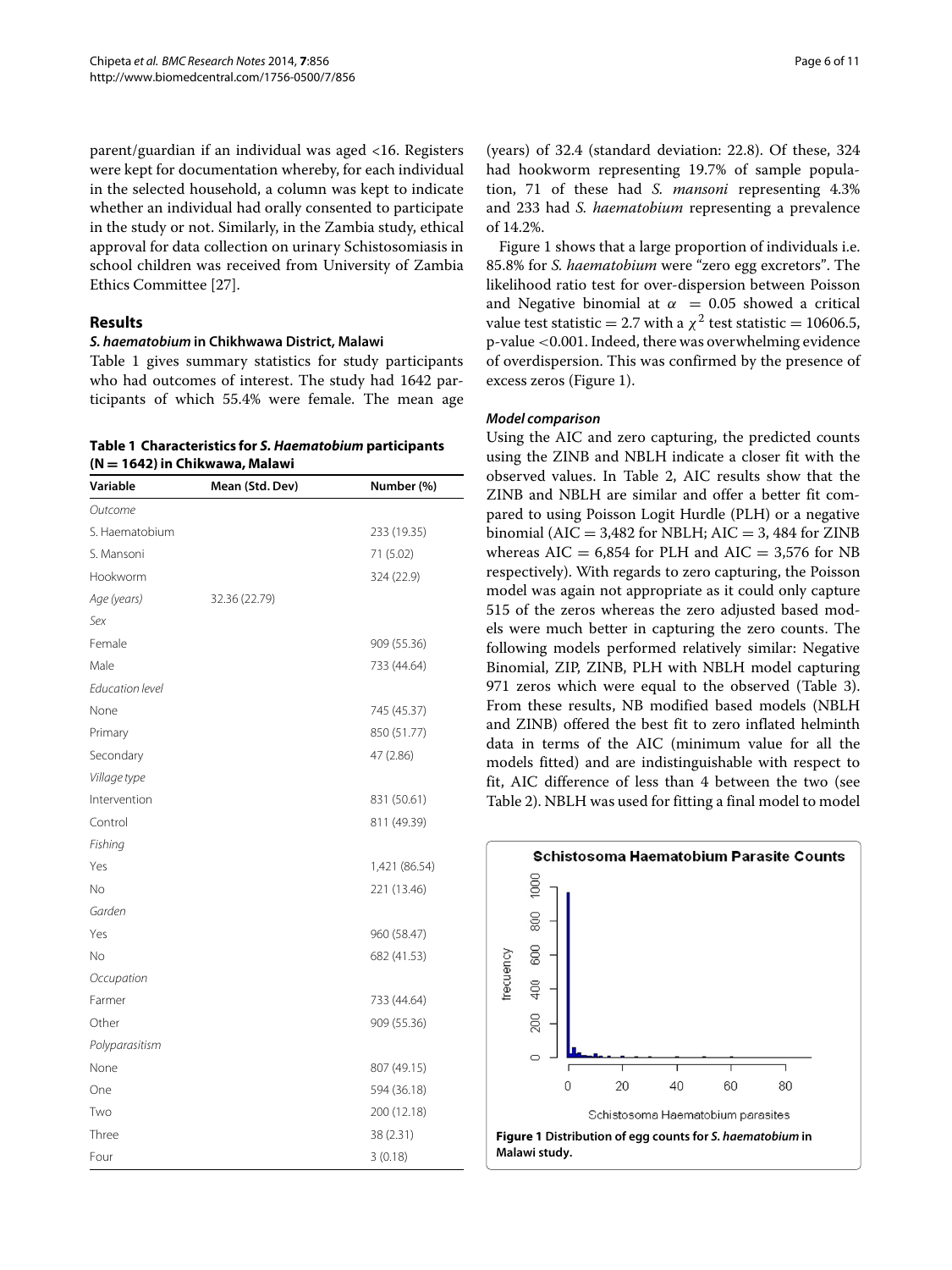<span id="page-6-0"></span>**Table 2 Model comparison using Akaike Information Criterion (AIC) for Malawi study data**

|      | Poisson | Neg. Bin. | ZIP                     | <b>ZINB</b> | <b>PLH</b> | <b>NBLH</b> |
|------|---------|-----------|-------------------------|-------------|------------|-------------|
| AIC. | 14.182  |           | 3.576 6.854 3.484 6.854 |             |            | - 3.482     |

helminth infection intensity and determination of factors that foster infections due to its ease of implementation and its direct link with the observed data. Besides, NBLH has an advantage over ZINB as it has the lowest AIC despite the difference of less than 4.

#### *Modelling and interpreting main effects*

**Fixed effects: infection probability** Table [4](#page-6-2) provides estimates for the fixed effects from the hurdle model, with significant factors at 5% significance level given in bold type. The probability of infection was found to be associated with age (Odds Ratio  $[OR] = 0.97, 95\%$  Confidence Interval [CI]: 0.96–0.99), the risk of infection decreased with age. The risk of infection was low in males than in females ( $OR = 0.61$ ,  $95\%$  CI:  $0.41-0.89$ ). Infection probability was also found to be associated with village type; whether one was in the intervention area or control area (OR =  $0.38$ , 95% CI: 0.26–0.54). Those in the intervention area were at a reduced chance of infection relative to those in control area. We also noted that chances of infection were increasing with number of parasites an individual was hosting ( $OR = 7.30$ , 95% CI: 5.56–9.59).

**Fixed effects: Infection intensity** From Table [4,](#page-6-2) it was observed that infection intensity reduced with an increase in age (Relative Risk  $(RR) = 0.96, 95\%$  CI: 0.95–0.98). There was no difference in terms of infection intensity between males and females ( $RR = 1.03$ , 95% CI: 0.72–1.47). Primary school children showed a high infection intensity relative to those that are in pre-school level (RR = 1.54, 95% CI: 1.08–2.19) whereas those in secondary level showed a reduced infection intensity  $(RR = 0.34, 95\% \text{ CI: } 0.11 - 1.06)$  but not significant at 5% level. A positive association was also observed between those who did fishing in Shire river relative to those who did not fish (Table [4\)](#page-6-2). We observed an increased risk of infection intensity farmers compared to non-farmers  $(RR = 1.83, 9\% \text{ CI: } 1.16 - 2.91).$ 

## *S. haematobium* **in school children in Lusaka Province, Zambia**

Table [5](#page-7-0) gives characteristics of study population. A total of 2040 school children aged 6 to 15 years were enrolled

|  |  | Table 3 Zero count capturing in the Malawi study model |
|--|--|--------------------------------------------------------|
|--|--|--------------------------------------------------------|

<span id="page-6-1"></span>

| Observed Poisson Neg. Bin ZIP ZINB PLH |     |         |     |     | <b>NBLH</b> |
|----------------------------------------|-----|---------|-----|-----|-------------|
| -971                                   | 515 | 968 970 | 969 | 970 | 971         |

## <span id="page-6-2"></span>**Table 4 Fixed effects estimates for NBLH model for** *S. Haematobium* **in Malawi study**

|                | <b>Infection</b><br>probability<br>odds ratio<br>(OR) | 95% CI       | Infection<br>intensity<br>relative<br>risk (RR) | 95% CI        |
|----------------|-------------------------------------------------------|--------------|-------------------------------------------------|---------------|
| Intercept      | 0.13                                                  | (0.06, 0.29) | 11.72                                           | (5.70, 24.08) |
| Age            | 0.97                                                  | (0.96, 0.99) | 0.96                                            | (0.95, 0.98)  |
| Sex:           |                                                       |              |                                                 |               |
| Female         | 1.00                                                  |              | 1.00                                            |               |
| Male           | 0.61                                                  | (0.41, 0.89) | 1.03                                            | (0.72, 1.47)  |
| Education:     |                                                       |              |                                                 |               |
| None           | 1.00                                                  |              | 1.00                                            |               |
| Primary        | 1.18                                                  | (0.81, 1.71) | 1.54                                            | (1.08, 2.19)  |
| Secondary      | 1.37                                                  | (0.41, 4.60) | 0.34                                            | (0.11, 1.06)  |
| Village Type:  |                                                       |              |                                                 |               |
| Control        | 1.00                                                  |              | 1.00                                            |               |
| Intervention   | 0.38                                                  | (0.26, 0.54) | 0.81                                            | (0.58, 1.13)  |
| Fishing:       |                                                       |              |                                                 |               |
| No             | 1.00                                                  |              | 1.00                                            |               |
| Yes            | 0.73                                                  | (0.44, 1.20) | 0.68                                            | (0.45, 1.03)  |
| Garden:        |                                                       |              |                                                 |               |
| No             | 1.00                                                  |              | 1.00                                            |               |
| Yes            | 1.34                                                  | (0.90, 1.99) | 1.21                                            | (0.82, 1.81)  |
| Occupation:    |                                                       |              |                                                 |               |
| Other          | 1.00                                                  |              | 1.00                                            |               |
| Farmer         | 0.61                                                  | (0.35, 1.06) | 1.83                                            | (1.16, 2.91)  |
| Polyparasitism | 7.30                                                  | (5.56, 9.59) | 0.87                                            | (0.70, 1.08)  |

into the study from 20 selected primary schools in the two districts, Kafue and Luangwa, 1909 (93.5%) provided urine samples for parasitological examination. The remaining children 131 (6.5%) did not provide urine samples for examination. Overall *S. haematobium* prevalence rate for two districts was  $9.6\%$  (range:  $0 - 36.1$ ). Infection intensity had a mean of 31.4 eggs/10 ml (range: 0 – 120 eggs/10 ml). However there was a significant difference in the mean intensity of infection, with 40.2 (range: 3 – 53.1 eggs/10 ml) observed in Kafue district and 22.6 (range: 0 – 116.0 eggs/10 ml) in Luangwa district. For Schistosomiasis, a large proportion of individuals were "non egg excretors" (84.6%).

Similar to results from Malawi study, gender showed to be insensitive to urinary Schistosomiasis prevalence and intensity with a  $\chi^2$  = 2.4 and a p-value = 0.124. Age showed marginal differences between the 6-9 years and 10-15 years age groups,  $\chi^2$  = 4.0 with p-value  $= 0.059$ . With a  $\chi^2$  = 29.5, altitude showed significant difference between valleys and plateaus in influencing infection prevalence and intensity. Normalised difference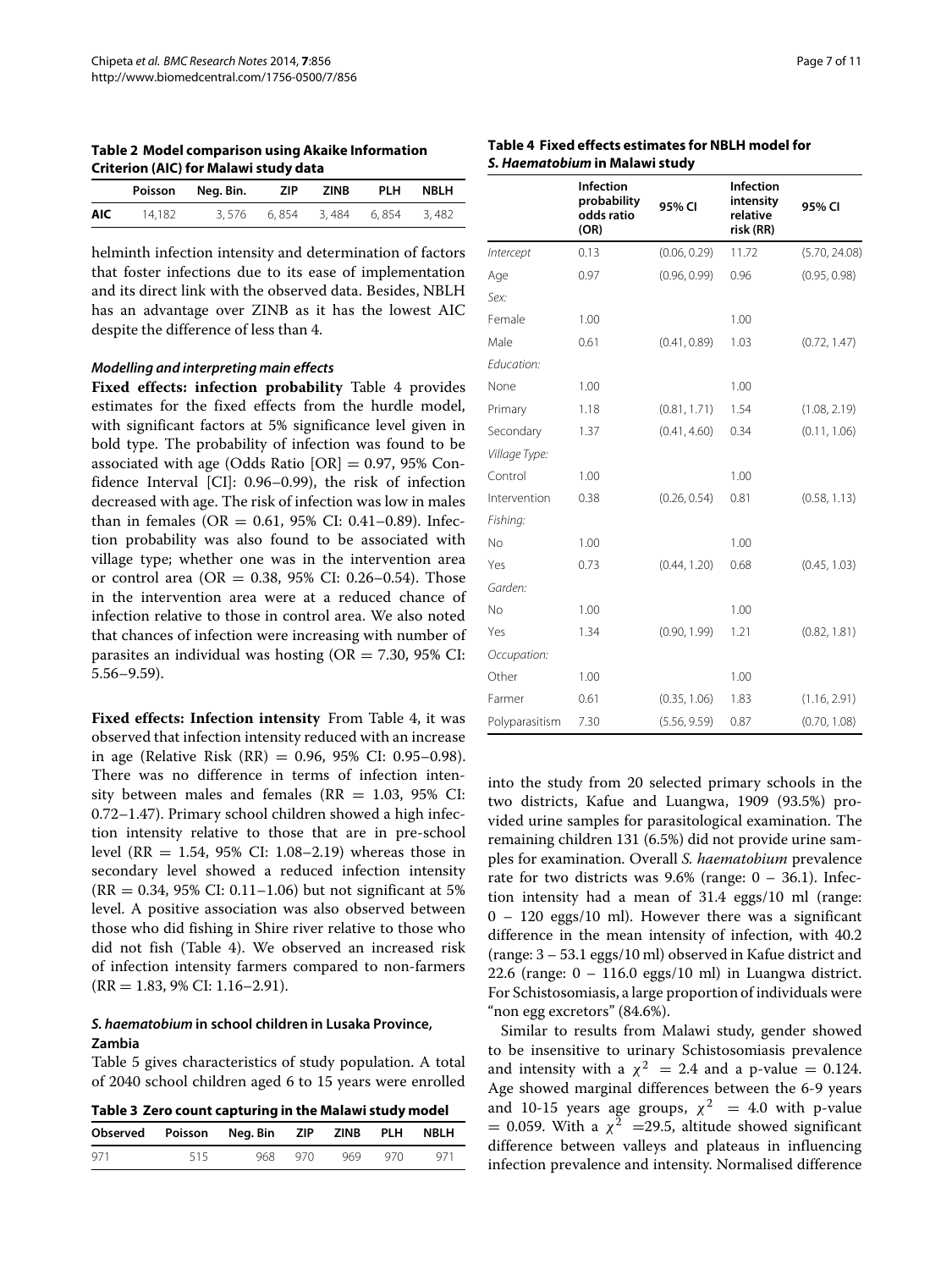## <span id="page-7-0"></span>**Table 5 Characteristics and intensity of infection with** *S. haematobium* **in 2040 children from 20 schools in Lusaka Province, Zambia, 2004**

| Variable                        | Mean (std. dev) | Number (%)  |
|---------------------------------|-----------------|-------------|
| Intensity of infection          |                 |             |
| No infection (0 eggs/ml: epm)   |                 | 1726 (84.6) |
| Light infection (1-100 epm)     |                 | 139 (6.8)   |
| Mod/heavy infection (> 100 epm) |                 | 44 (2.2)    |
| Age (years)                     | 9.98(2.14)      |             |
| 6-9 years                       |                 | 1130 (55.4) |
| $10-15$ years                   |                 | 900 (44.1)  |
| Sex                             |                 |             |
| Female                          |                 | 1027 (50.4) |
| Male                            |                 | 1000 (49.0) |
| Altitude                        |                 |             |
| Plateau                         |                 | 723 (35.4)  |
| Valley                          |                 | 1316 (64.5) |
| <b>NDVI</b>                     | 138.2(5.1)      |             |
| TMAX                            | 19.6 (2.9)      |             |
| Snail abundance (B. globosus)   | 25.3(29.9)      |             |

vegetation index (NDVI) ( $t = 1280.47$ , p-value <0.001) showed a significant impact on urinary Schistosomiasis. Again, Tmax ( $t = 282.26$ ) and snail abundance ( $t = 30.82$ ) both with p-values <0.001 also showed significant impact on urinary Schistosomiasis.

## *Model comparison*

Using the AIC and zero capturing, AIC results show that the NBLH and ZINB offer a better fit compared to using Poisson Logit Hurdle (PLH) or a negative binomial  $(AIC = 3,230$  for NBLH and 3,232 for ZINB; whereas  $AIC = 14,8734$  for PLH and  $AIC = 3,250$  for NB respectively), see Table [6.](#page-7-1) With regards to zero capturing, the Poisson model was again not appropriate as it could only capture 183 of the zeros whereas the zero adjusted models were much better in capturing the zero counts. The NBLH, ZINB, PLH and ZIP models captured 1705 zeros which were equal to the observed (Table [7\)](#page-7-2). Since NB modified based models (NBLH and ZINB) offered the best fit to zero inflated helminth data in terms of the AIC (minimum value for all the models fitted), NBLH therefore was used for fitting a final model to model helminth

<span id="page-7-1"></span>**Table 6 Model comparison using Akaike Information Criterion (AIC) for Zambia study data**

|      |         | Poisson Neg. Bin. | ZIP     | ZINB  | PLH.     | <b>NBLH</b> |
|------|---------|-------------------|---------|-------|----------|-------------|
| AIC. | 351.690 | 3.250             | 148.734 | 3.232 | 148, 734 | 3.230       |

<span id="page-7-2"></span>

|  |  | Table 7 Zero count capturing in Zambia study model |  |  |  |  |
|--|--|----------------------------------------------------|--|--|--|--|
|--|--|----------------------------------------------------|--|--|--|--|

| Observed Poisson Neg. Bin |      |  | ZIP ZINB            | <b>PLH</b> | <b>NBLH</b> |
|---------------------------|------|--|---------------------|------------|-------------|
| 1705                      | 183. |  | 1704 1705 1705 1705 |            | 1705        |

infection intensity and determination of factors that foster infections.

## *Modelling and interpreting main effects*

**Fixed effects: Infection probability** From Table [8,](#page-7-3) significant factors at 5% significance level are given in bold type. The probability of urinary Schistosomiasis infection was shown to have a significant association with age  $(OR = 0.69, 95\% CI: 0.50-0.94)$  with lower risk in younger children. Infection probability showed a positive association with sex (OR = 1.17, 95% CI: 0.86-1.60) though not significantly different between females and males. We observed a negative association between infection probability and altitude ( $OR = 0.37, 95\%$  CI: 0.25–0.53) with those in the valley at an increased risk of infection. Maximum temperature (TMAX) showed an association with probability of infection though not significant at 5% level  $(OR = 0.99, 95\% CI: 0.94–1.04)$ . We also observed a positive relationship between snail abundance and risk of infection,  $(OR = 1.01, 95\% \text{ CI: } 1.00-1.01)$ . Marginal positive association was observed between urinary Schistosomiasis and NDVI (the mean Dec–Nov biannual composites of NDVI) (OR = 1.04, 95% CI: 1.00–1.07).

<span id="page-7-3"></span>

| Table 8 Probability and intensity of infection with S. |
|--------------------------------------------------------|
| haematobium in 2040 children from 20 schools in Lusaka |
| Province, Zambia, 2004                                 |

|                 | <b>Infection</b><br>probability<br>odds ratio<br>(OR) | 95% CI       | <b>Infection</b><br>intensity<br>relative<br>risk (RR) | 95% CI       |
|-----------------|-------------------------------------------------------|--------------|--------------------------------------------------------|--------------|
| Intercept       | 0.01                                                  | (0.00, 0.65) | 13.03                                                  |              |
| Age:            |                                                       |              |                                                        |              |
| $10-15$ years   | 1.00                                                  |              | 1.00                                                   |              |
| 6-9 years       | 0.69                                                  | (0.50, 0.94) | 0.55                                                   | (0.25, 1.19) |
| Gender:         |                                                       |              |                                                        |              |
| Female          | 1.00                                                  |              | 1.00                                                   |              |
| Male            | 1.17                                                  | (0.86, 1.60) | 1.28                                                   | (0.57, 2.87) |
| Altitude:       |                                                       |              |                                                        |              |
| Plateau         | 1.00                                                  |              | 1.00                                                   |              |
| Valley          | 0.37                                                  | (0.25, 0.53) | 0.11                                                   | (0.04, 0.28) |
|                 |                                                       |              |                                                        |              |
| <b>TMAX</b>     | 0.99                                                  | (0.94, 1.04) | 0.84                                                   | (0.75, 0.94) |
| <b>NDVI</b>     | 1.04                                                  | (1.00, 1.07) | 1.07                                                   | (0.99, 1.16) |
| Snail abundance | 1.01                                                  | (1.00, 1.01) | 1.00                                                   | (0.99, 1.01) |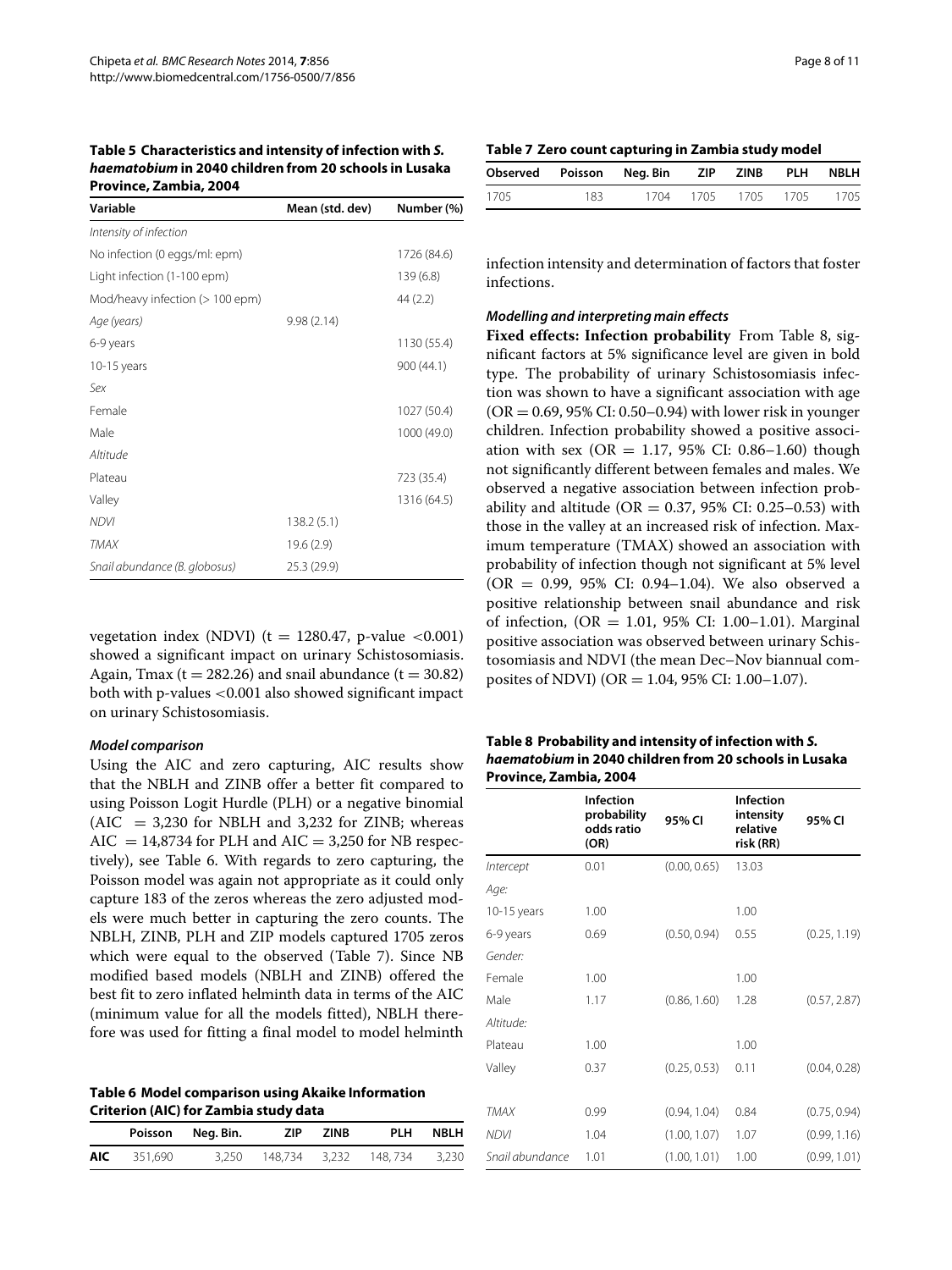**Fixed effects: infection intensity** From Table [8,](#page-7-3) we observed that infection intensity was marginally associated with age (RR =  $0.55$ , 95% CI: 0.25-1.19). It was observed that temperature was negatively associated with urinary Schistosomiasis intensity  $(RR =$ 0.75, 95% CI: 0.75–0.94), as well as altitude (RR =  $0.11$ , 95% CI: 0.04–0.28). Snail abundance was marginally associated with infection intensity ( $RR = 1.00$ ,  $95\%$  CI: 0.99-1.01). We also observed a positive association between infection intensity and NDVI (mean Dec-Nov biannual composites of NDVI) ( $RR = 1.07$ , 95% CI: 0.99–1.16) as well as gender ( $RR = 1.28$ ,  $95\%$  CI:  $0.57-2.87$ ) albeit both not significant at 5% level.

## **Discussion**

This paper considered several count data models to quantify factors associated with prevalence and intensity of *S. haematobium* infection using two different datasets inflated with zeros. Factors considered include such as age, sex, education level, village type, fishing in rivers, working in gardens, occupation and polyparasitism. All the models considered modelled intensity by using the actual egg counts as the response. An alternative approach to modelling intensity of infection is derived by categorizing egg-counts into groups of no infection, light and moderate/high infection based on egg counts in the urine samples. The competing models were compared to each other in terms of AIC, estimated regression coefficients and zero count capturing.

Results from model comparison and selection showed that NB modified based models (NBLH and ZINB) are better for modeling excess zeros as they competed well in terms of both AIC as well as zero count capturing. Our results illustrate, for the observed data, that the ZINB and NBH models are preferred but these models are indistinguishable with respect to fit. Choosing between the zero-inflated and hurdle modeling framework, assuming Poisson and NB models are inadequate because of excess zeros, should generally be based on the study design and purpose [\[1\]](#page-9-0). If the study's purpose is inference then modeling framework should be considered. For example, if the study design leads to count endpoints with both structural and sample zeros then generally the zero-inflated modeling framework is more appropriate, while in contrast, if the endpoint of interest, by design, only exhibits sample zeros (e.g., at-risk participants) then the hurdle model framework is generally preferred. Conversely, if the study's primary purpose it is to develop a prediction model then both the zero-inflated and hurdle modeling frameworks should be adequate.

Cameron and Trivedi [\[13\]](#page-9-12) report that ZINB and NBLH are a reparameterization of each other for a binary predictor. Again, in practice, there is no or little difference in AIC between the NB hurdle model and zero-inflated NB model [\[1\]](#page-9-0). However, it should be noted that NBLH which allows for over-dispersion and also accommodates presence of excess zeros, is more appropriate among all zero-adjusted models [\[9\]](#page-9-8).

In the current paper, we only considered a single hurdle on infection and non infection for the study subjects for the hurdle negative binomial model. It should be noted that these can be extended to multiple hurdles [\[30\]](#page-10-10) for the inclusion of measurement (i.e. *katokatz*, *quantitative filtration technique* or other measures) error for instance, among other hurdles. The hurdle models can also be extended to capture spatial heterogeneity by introducing covariates and random effects [\[31\]](#page-10-11). We are currently working on multiple hurdles extension models.

In general, common factors to influence *S. haematobium* infection intensity and prevalence in both Malawi and Zambia studies. We found that *S. haematobium* infection intensity reduced with age, this confirms what previous studies found. In common intestinal helminths such as *Ascaris lumbricoides* (large roundworms) and *Trichuris trichiura* (whipworm) and also Schistosomiasis, children are more heavily affected and infected than adults [\[32\]](#page-10-12). Several other studies have reported that school-aged children show high infection intensity and prevalence [\[33](#page-10-13)[-35\]](#page-10-14). Fishing in Shire river and working in gardens along the river were potential risk factors for exposure to Schistosomes and subsequent infection because transmission requires contact with the aquatic habitat of intermediate host snails [\[36\]](#page-10-15). This is in line with results from a study that was conducted in western Africa [\[37\]](#page-10-16), that contact with water bodies that are a habitat for intermediate host snails is one of the main risk factors. Results showed low probability of infection for males compared to females. This could be explained by a number of factors including that Malawi being an agriculture based economy, and that mainly agricultural activities are carried out by females, hence they are more exposed to risk factors such as working in gardens and farming. Schistosomiasis is water dependent disease and the incidence is usually more amongst people who constantly get into contact with the schistosome infected waters through activities such as farming, fishing, swimming and washing [\[36\]](#page-10-15).

Results showed that individuals who had received chemotherapy cure for helminth showed reduced risk of infection as well as infection intensity as compared to those in the control area in the Malawi study. Studies have shown that MDA significantly reduces Schistosomiasis infection [\[38,](#page-10-17)[39\]](#page-10-18). Evidence has shown that, following chemotherapeutic cure of *S. haematobium* infection, older individuals display a resistance to re-infection in comparison to younger children [\[40\]](#page-10-19). Therefore there is need to channel integrated control and interventions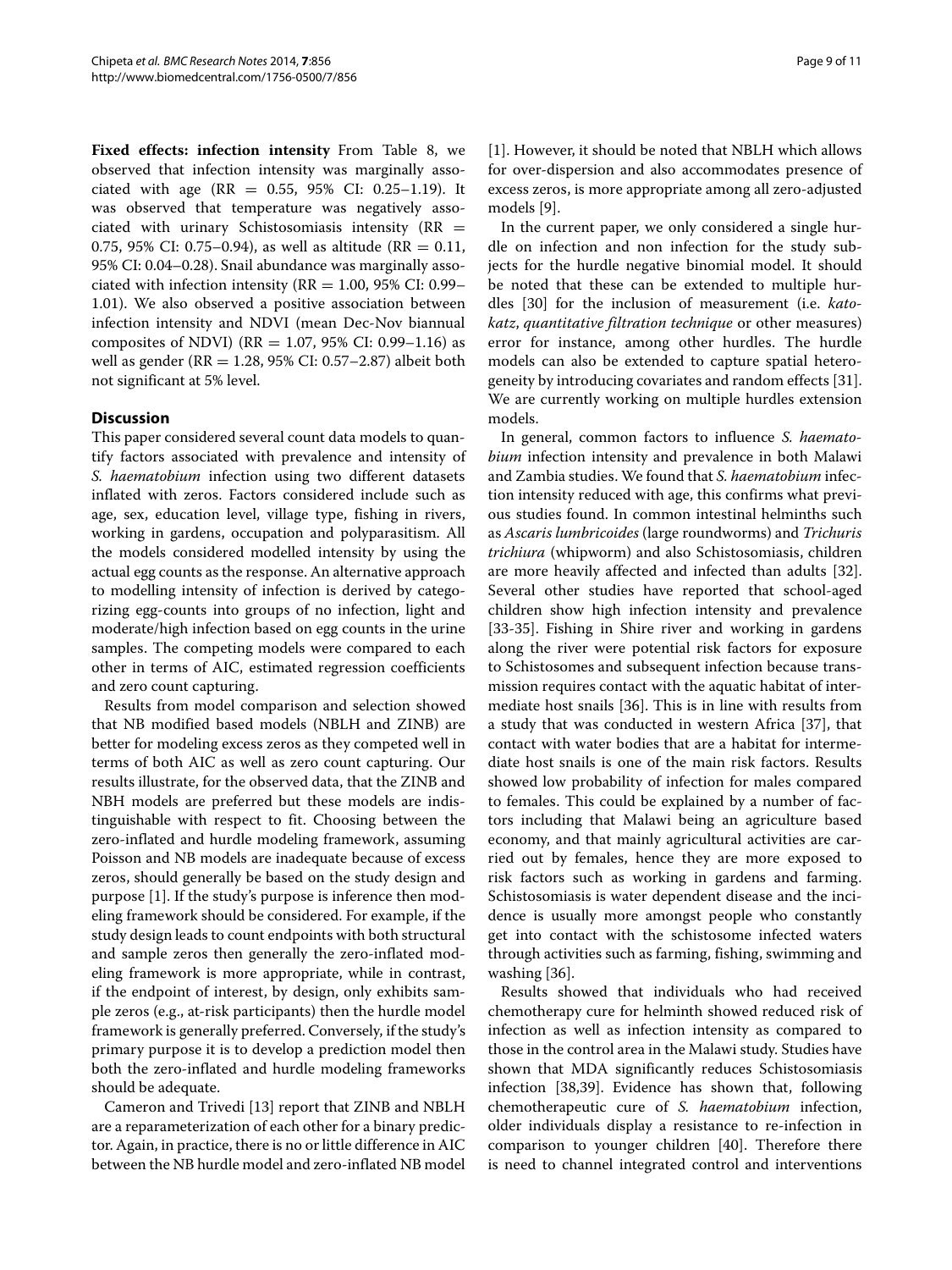for helminths to areas with diseases burden in order to reduce and/or eradicate the infections - more especially towards school age children. Studies have shown that having one infection, is a risk factor for having other infections [\[41\]](#page-10-20). It is conceivable that the first parasite that establishes an infection may modulate the immune response in such a way that it makes it easier for the next [\[25\]](#page-10-5).

We believe that the apparent dominance of agricultural, socioeconomic and demographic factors in determining *S. haematobium* infection risk in the villages carries important implications for disease surveillance and control strategies. Prevalence of *S. haematobium* was associated with age of an individual as well as working in the garden and also number of parasites an individual hosted. Furthermore, *S. haematobium* infection intensity was associated with gender, education level, garden, occupation and village type (intervention). Cercariae control control through environmental modifications and strategies involving socio-economic status improvement and MDA may be more promising approaches to disease control in this setting.

## **Conclusion**

The research reported in this article showed that the zero modified negative binomial logit hurdle (NBLH) and zero inflated negative binomial (ZINB) models are more appropriate methods for the analysis of data with an excess of zeros. These methods provide an alternative for analysing count data with more zeros than expected and eliminates the burden of data transformation to allow traditional methods of count data work. There are an increasing number of examples in the published literature where these "two-part" methods are being used for ZI data for helminths disease control planning and implementation programmes.

Ease of implementation and straightforward interpretation of the components and its direct link with the observed data used here, make the NBLH model particularly a valuable alternative for researchers analysing zero-inflated count data. It represents a key advance in the analysis of helminth disease data inflated with zeros.

#### **Competing interests**

The authors declare that they have no competing interests.

#### **Authors' contributions**

Conceived and designed the experiments: BMN and CS. Performed the experiments: BMN and CS. Contributed reagents/materials/analysis tools: MGC BMN CS LNK. Analyzed the data: MGC and LNK. Wrote the paper: MGC BMN CS LNK. All authors read and approved the final manuscript.

#### **Acknowledgements**

Data collection was supported by PhD studentships to: Dr. Bagrey M. Ngwira through the Lymphatic Filariasis support Centre at the Liverpool School of Tropical Medicine, UK and Dr. Chris Simoonga through Danish Bilharziasis

Laboratory (DBL) – Centre for Health Research and Development, University of Copenhagen, Denmark. Data analysis was supported by an MSc fellowship to Michael Chipeta through the Health Research Capacity Strengthening Initiative (HRCSI) funded by the Wellcome Trust and DFID. The first author is grateful to Dr Ngwira and Dr Simoonga for providing the data and to Prof. Lawrence Kazembe for guidance through the MSc training. The funders had no role in study design, data collection and analysis, decision to publish, or preparation of the manuscript.

#### **Author details**

<sup>1</sup> Malawi Liverpool – Wellcome Trust Clinical Research Programme, PO Box 30096, Blantyre, Malawi. 2Community Health Department, University of Malawi, College of Medicine, P/Bag 360, Blantyre, Malawi. 3Ministry of Health, PO Box 30205, Lusaka, Zambia. 4Department of Statistics and Population Studies, University of Namibia, Windhoek, Namibia.

#### Received: 5 September 2013 Accepted: 6 November 2014 Published: 27 November 2014

#### **References**

- <span id="page-9-0"></span>1. Loeys T, Moerkerke B, Smet O, Buysse A: **The analysis of zero inflated count data: Beyond zero-inflated poisson regression.** *Br J Math Stat Psychol* 2011, **65**(1):163–180.
- <span id="page-9-4"></span>2. Gonzales-Barron U, Kerr M, Sheridan JJ, Butler F: **Count data distributions and their zero-modified equivalents as a framework for modelling microbial data with a relatively high occurrence of zero counts.** *Int J Food Microbiol* 2010, **136:**268–277.
- <span id="page-9-1"></span>3. O'Hara RB, Kotze JD: **Do not log-transform count data.** *Methods Ecol Evol* 2010, **1:**118–122.
- <span id="page-9-2"></span>4. Agresti A: *Categorical Data Analysis*. 2nd edn. New Jersey: Wiley - Interscience; 2002.
- <span id="page-9-3"></span>5. Hilbe JM: *Negative Binomial Regression*. USA: Cambridge University Press; 2011.
- <span id="page-9-5"></span>6. Famoye F, Singh KP: **Zero-inflated generalized poisson regression model with an application to domestic violence data.** *J Data Sci* 2006, **4:**117–130.
- <span id="page-9-6"></span>7. Ridout M, Demetrio CGB, Hinde J: **Models for count data with many zeros.** In *Proceedings of the XIX International Biometric Conference*: Cape Town International Biometric Society; 1998:179–192.
- <span id="page-9-7"></span>8. Mullahy J: **Specification and testing of some modified count data models.** *J Econometrics* 1986, **33:**341–365.
- <span id="page-9-8"></span>9. Gurmu S, Trivedi PK: **Excess zeros in count models for recreational trips.** *J Bus Econ Stat* 1996, **14**(4):469–477.
- <span id="page-9-9"></span>10. Flynn M, Francis LA: **More flexible glms zero-inflated models and hybrid models.** *Casualty Actuarial Soc* 2009, **2009:**148–224.
- <span id="page-9-10"></span>11. Vounatsou P, Raso G, Tanner M, N'goran E, Utzinger J: **Bayesian geostatistical modelling for mapping schistosomiasis transmission.** *Parasitology* 2009, **136:**1695–1705.
- <span id="page-9-11"></span>12. Lambert D: **Zero-inflated poisson regression with an application to defects in manufacturing.** *Technometrics* 1992, **34:**1–14.
- <span id="page-9-12"></span>13. Cameron C, Trivedi PK: *Regression Analysis of Count Data*. New York: Cambridge University Press; 1998.
- <span id="page-9-13"></span>14. Cragg JG: **Some statistical models for limited dependent variables with application to the demand for durable goods.** *Econometrica* 1971, **39:**829–844.
- <span id="page-9-14"></span>15. Utzinger J, Vounatsou P, N'Goran EK, Tanner M, Booth M: **Reduction in the prevalence and intensity of Hookworm infections after praziquantel treatment for Schistosomiasis infection.** *Int J Parasitol* 2002, **32:**759–765.
- <span id="page-9-15"></span>16. Brooker S, Alexander N, Geiger S, Moyeed RA, Standerd J, Fleming F, Hotez PJ, Correa-Oliveira R, Bethony J: **Contrasting patterns in the small-scale heterogeneity of human helminth infections in urban and rural environments in Brazil.** *Int J Parasitol* 2006, **36**(10-11):1143–1151.
- <span id="page-9-16"></span>17. Chipeta MG: **Analysis of zero altered and inflated data: Application to human helminths.** In *Master's thesis*. Chancellor College, Zomba: University of Malawi; 2012.
- <span id="page-9-17"></span>18. Greene W: **Functional form and heterogeneity in models for count data.** *Foundations Trends Econometrics* 2005, **1**(2):113–218.
- <span id="page-9-18"></span>19. Greene W: **Functional forms for the negative binomial model for count data.** *Economics Lett* 2008, **99:**585–590.